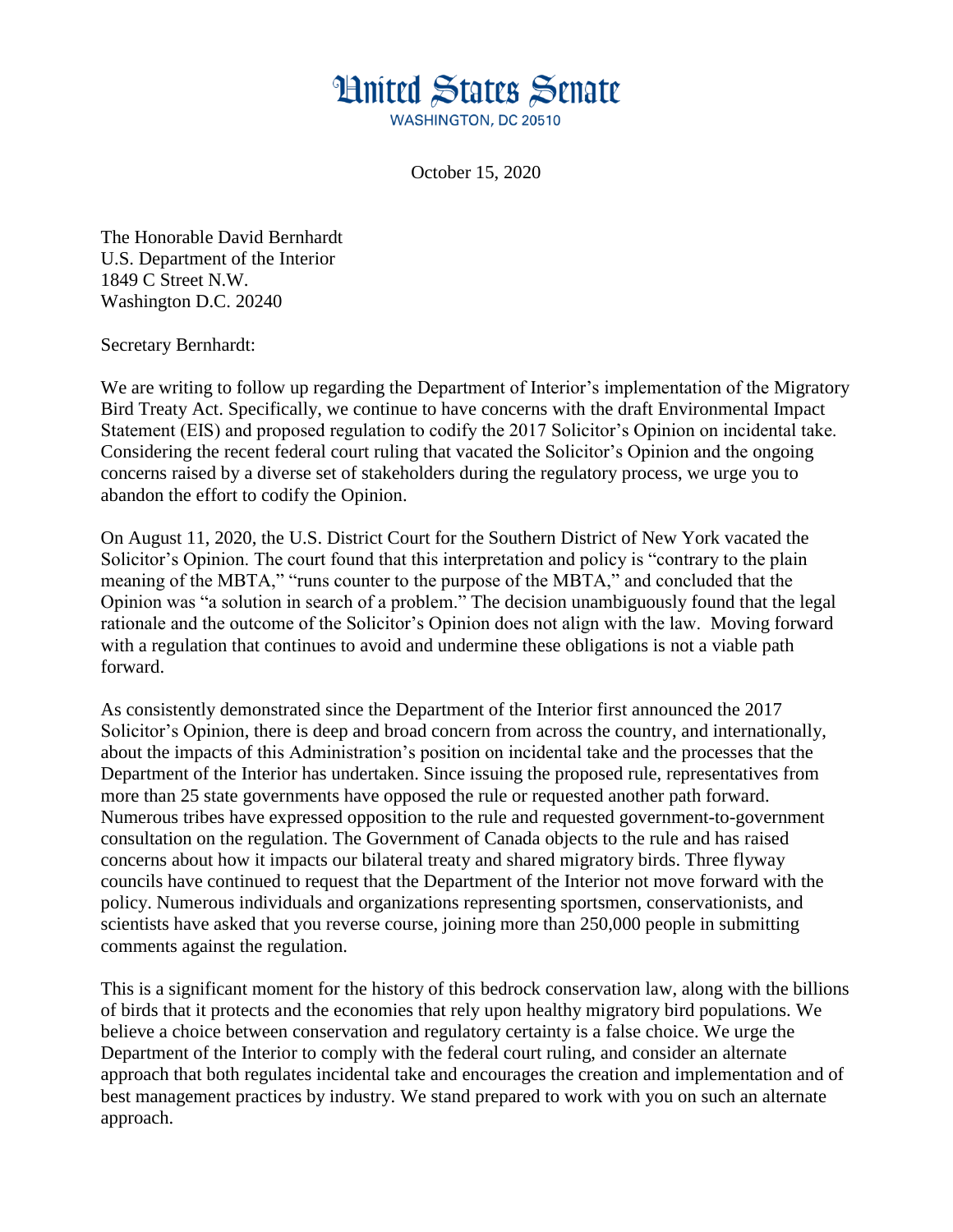In light of the court decision and the draft EIS public comment concerns highlighted above, we also request a response to the following questions by Friday, October 23, 2020:

- Will FWS rescind its guidance memo, issued April 11, 2018, which implements the now-vacated Solicitor's Opinion?
- Will FWS rescind its memo, issued June 14, 2018, titled "Destruction and Relocation of Migratory Bird Nest Contents", which relies on the now-vacated Solicitor's Opinion?
- How is FWS responding to requests from tribes that it engage in government-togovernment consultation before it advances a regulation any further?
- How will FWS acknowledge and respond to the objections raised by Canada, states, and flyway councils, among other stakeholders, in regard to its proposed rule and draft EIS?

In conclusion, we request that this letter be posted to the rulemaking docket and included in the rulemaking record. Thank you for your attention to this matter and your prompt response to these questions.

Signed,

 $\frac{s}{\sin \theta}$  /s/ Chris Van Hollen /s/ Tom Carper United States Senator United States Senator

/s/ Dianne Feinstein /s/ Tom Udall

/s/ Edward J. Markey /s/ Cory A. Booker United States Senator United States Senator

/s/ Christopher A. Coons /s/ Gary C. Peters United States Senator United States Senator

/s/ Martin Heinrich /s/ Robert Menendez

/s/ Kirsten E. Gillibrand /s/ Bernard Sanders United States Senator United States Senator

United States Senator United States Senator

/s/ Mazie K. Hirono /s/ Benjamin L. Cardin United States Senator United States Senator

/s/ Tina Smith /s/ Jeffrey A. Merkley United States Senator United States Senator

/s/ Ron Wyden /s/ Sheldon Whitehouse United States Senator United States Senator

United States Senator United States Senator